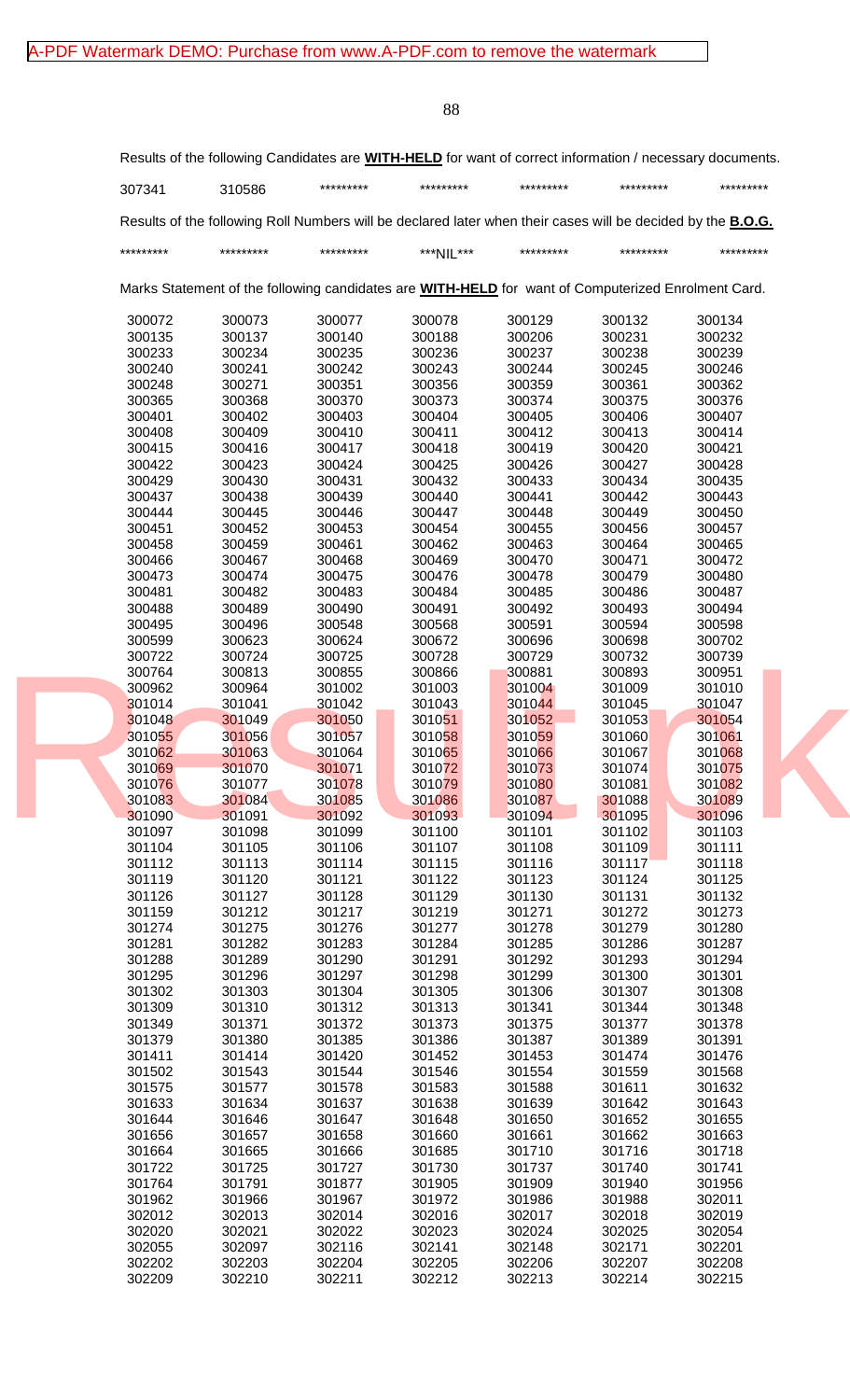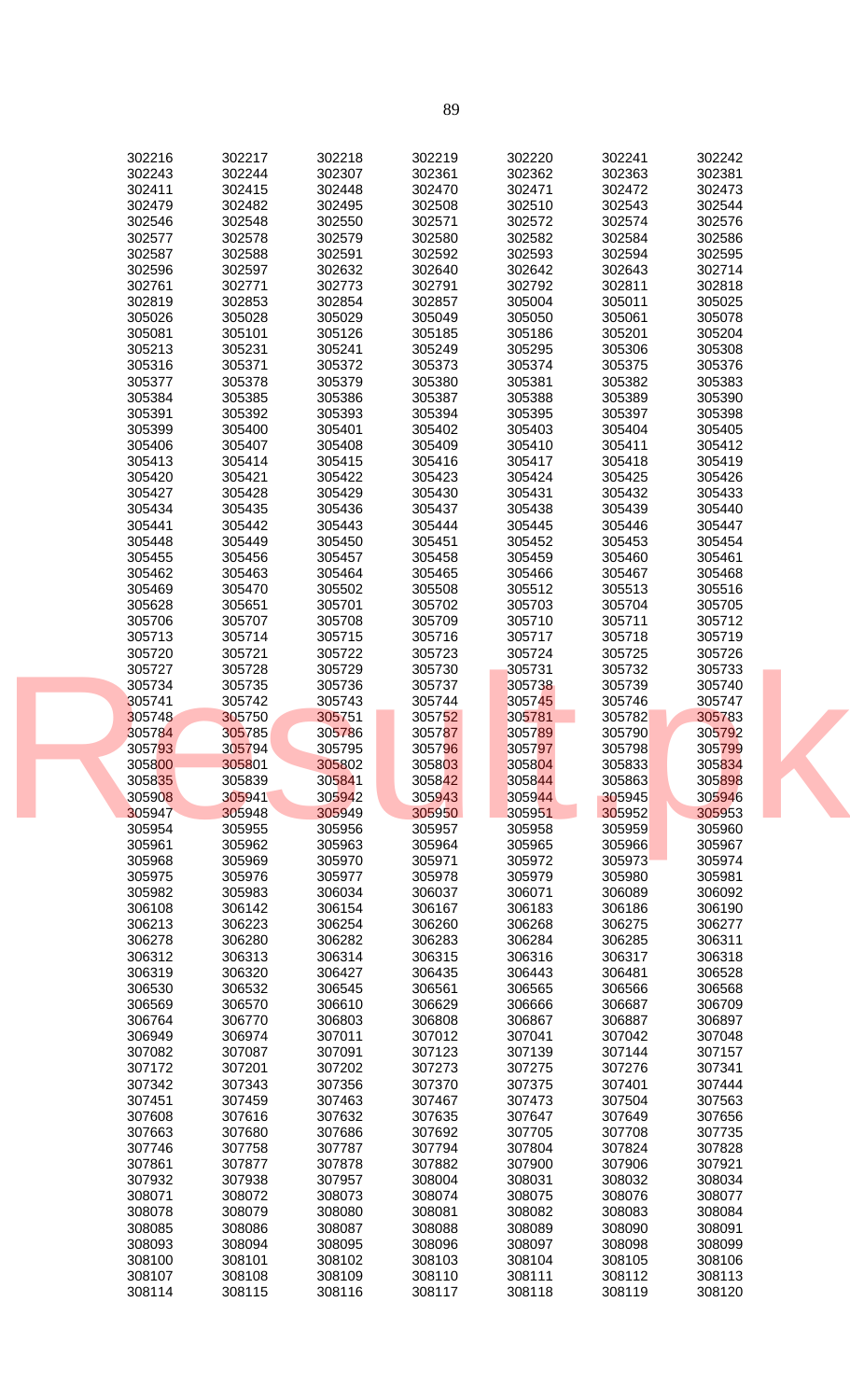| 308121 | 308122 | 308123 | 308124 | 308125 | 308126 | 308127 |  |
|--------|--------|--------|--------|--------|--------|--------|--|
|        |        |        |        |        |        |        |  |
| 308128 | 308129 | 308130 | 308131 | 308132 | 308133 | 308134 |  |
| 308135 | 308136 | 308137 | 308165 | 308173 | 308182 | 308189 |  |
| 308213 | 308215 | 308217 | 308231 | 308236 | 308258 | 308265 |  |
| 308271 | 308290 | 308324 | 308362 | 308370 | 308373 | 308386 |  |
| 308417 | 308425 | 308429 | 308430 | 308431 | 308433 | 308471 |  |
| 308492 | 308513 | 308516 | 308529 | 308572 | 308591 | 308592 |  |
| 308593 | 308594 | 308595 | 308596 | 308597 | 308598 | 308631 |  |
|        |        |        |        |        |        |        |  |
| 308632 | 308662 | 308664 | 308668 | 308669 | 308670 | 308672 |  |
| 308673 | 308678 | 308679 | 308682 | 308683 | 308684 | 308685 |  |
| 308687 | 308722 | 308727 | 308801 | 308817 | 308827 | 308834 |  |
| 308853 | 308862 | 308865 | 308870 | 308941 | 308942 | 308943 |  |
| 308944 | 308945 | 308946 | 308947 | 308948 | 308949 | 308950 |  |
| 308951 | 308952 | 308953 | 308954 | 308955 | 308956 | 308957 |  |
| 308958 | 308959 | 308960 | 308961 | 308962 | 308963 | 308964 |  |
|        |        |        |        |        |        |        |  |
| 308965 | 308966 | 308967 | 308968 | 308969 | 308970 | 308971 |  |
| 308972 | 308973 | 308974 | 308976 | 308977 | 308978 | 308979 |  |
| 308980 | 308981 | 308982 | 308983 | 308984 | 308985 | 308986 |  |
| 309078 | 309097 | 309108 | 309126 | 309142 | 309163 | 309165 |  |
| 309179 | 309203 | 309243 | 309245 | 309258 | 309275 | 309288 |  |
| 309289 | 309298 | 309314 | 309320 | 309322 | 309324 | 309325 |  |
| 309326 | 309329 | 309334 | 309336 | 309340 | 309381 | 309382 |  |
| 309383 | 309384 | 309388 | 309389 | 309390 | 309391 | 309393 |  |
|        |        |        |        |        |        |        |  |
| 309394 | 309395 | 309397 | 309398 | 309401 | 309402 | 309404 |  |
| 309405 | 309406 | 309407 | 309409 | 309410 | 309411 | 309412 |  |
| 309415 | 309416 | 309417 | 309419 | 309421 | 309423 | 309424 |  |
| 309426 | 309427 | 309428 | 309429 | 309430 | 309431 | 309432 |  |
| 309433 | 309434 | 309435 | 309436 | 309437 | 309439 | 309440 |  |
| 309441 | 309442 | 309443 | 309445 | 309446 | 309447 | 309449 |  |
| 309450 | 309451 | 309454 | 309455 | 309456 | 309457 | 309459 |  |
|        |        |        |        |        |        |        |  |
| 309460 | 309461 | 309462 | 309463 | 309465 | 309466 | 309467 |  |
| 309469 | 309471 | 309472 | 309473 | 309474 | 309475 | 309476 |  |
| 309477 | 309478 | 309479 | 309480 | 309482 | 309483 | 309484 |  |
| 309485 | 309487 | 309488 | 309489 | 309491 | 309492 | 309493 |  |
| 309499 | 309501 | 309502 | 309505 | 309506 | 309507 | 309508 |  |
| 309509 | 309511 | 309512 | 309513 | 309514 | 309515 | 309516 |  |
| 309517 | 309519 | 309520 | 309521 | 309523 | 309524 | 309525 |  |
|        |        |        |        |        |        |        |  |
| 309526 | 309527 | 309529 | 309530 | 309531 | 309532 | 309533 |  |
| 309534 | 309536 | 309537 | 309538 | 309540 | 309541 | 309542 |  |
| 309544 | 309545 | 309546 | 309547 | 309548 | 309549 | 309550 |  |
| 309551 | 309552 | 309554 | 309555 | 309557 | 309559 | 309560 |  |
| 309561 | 309562 | 309563 | 309564 | 309565 | 309566 | 309567 |  |
| 309568 | 309569 | 309570 | 309571 | 309572 | 309574 | 309576 |  |
| 309577 | 309579 | 309580 | 309582 | 309583 | 309584 | 309585 |  |
| 309586 | 309588 | 309590 | 309591 | 309593 | 309594 | 309597 |  |
| 309600 | 309601 | 309603 | 309605 | 309606 | 309607 | 309608 |  |
|        |        |        |        |        |        |        |  |
| 309609 | 309610 | 309611 | 309612 | 309613 | 309614 | 309615 |  |
| 309616 | 309617 | 309618 | 309619 | 309620 | 309621 | 309622 |  |
| 309623 | 309624 | 309626 | 309627 | 309628 | 309629 | 309630 |  |
| 309631 | 309633 | 309634 | 309635 | 309637 | 309639 | 309640 |  |
| 309641 | 309642 | 309643 | 309644 | 309645 | 309646 | 309648 |  |
| 309649 | 309650 | 309651 | 309652 | 309653 | 309655 | 309656 |  |
| 309657 | 309658 | 309663 | 309664 | 309665 | 309668 | 309669 |  |
| 309670 | 309671 | 309672 | 309674 | 309676 | 309677 | 309678 |  |
| 309679 | 309680 | 309681 | 309682 | 309683 | 309684 | 309685 |  |
|        |        |        |        |        |        |        |  |
| 309686 | 309687 | 309688 | 309689 | 309690 | 309691 | 309692 |  |
| 309693 | 309694 | 309695 | 309696 | 309698 | 309699 | 309700 |  |
| 309701 | 309702 | 309703 | 309706 | 309710 | 309711 | 309712 |  |
| 309713 | 309714 | 309715 | 309716 | 309717 | 309718 | 309719 |  |
| 309720 | 309723 | 309724 | 309726 | 309727 | 309728 | 309729 |  |
| 309730 | 309731 | 309732 | 309733 | 309734 | 309735 | 309737 |  |
| 309740 | 309741 | 309742 | 309744 | 309745 | 309746 | 309748 |  |
| 309749 | 309750 | 309752 | 309753 | 309754 | 309755 | 309756 |  |
|        |        |        |        |        |        |        |  |
| 309757 | 309759 | 309760 | 309761 | 309762 | 309764 | 309768 |  |
| 309769 | 309770 | 309771 | 309772 | 309773 | 309776 | 309777 |  |
| 309778 | 309779 | 309781 | 309782 | 309785 | 309786 | 309787 |  |
| 309788 | 309789 | 309790 | 309791 | 309792 | 309793 | 309794 |  |
| 309795 | 309796 | 309798 | 309799 | 309800 | 309801 | 309802 |  |
| 309804 | 309806 | 309807 | 309808 | 309809 | 309811 | 309813 |  |
| 309814 | 309815 | 309816 | 309817 | 309819 | 309820 | 309821 |  |
| 309822 | 309823 | 309824 | 309826 | 309827 | 309828 | 309829 |  |
|        |        |        |        |        | 309835 |        |  |
| 309830 | 309831 | 309832 | 309833 | 309834 |        | 309836 |  |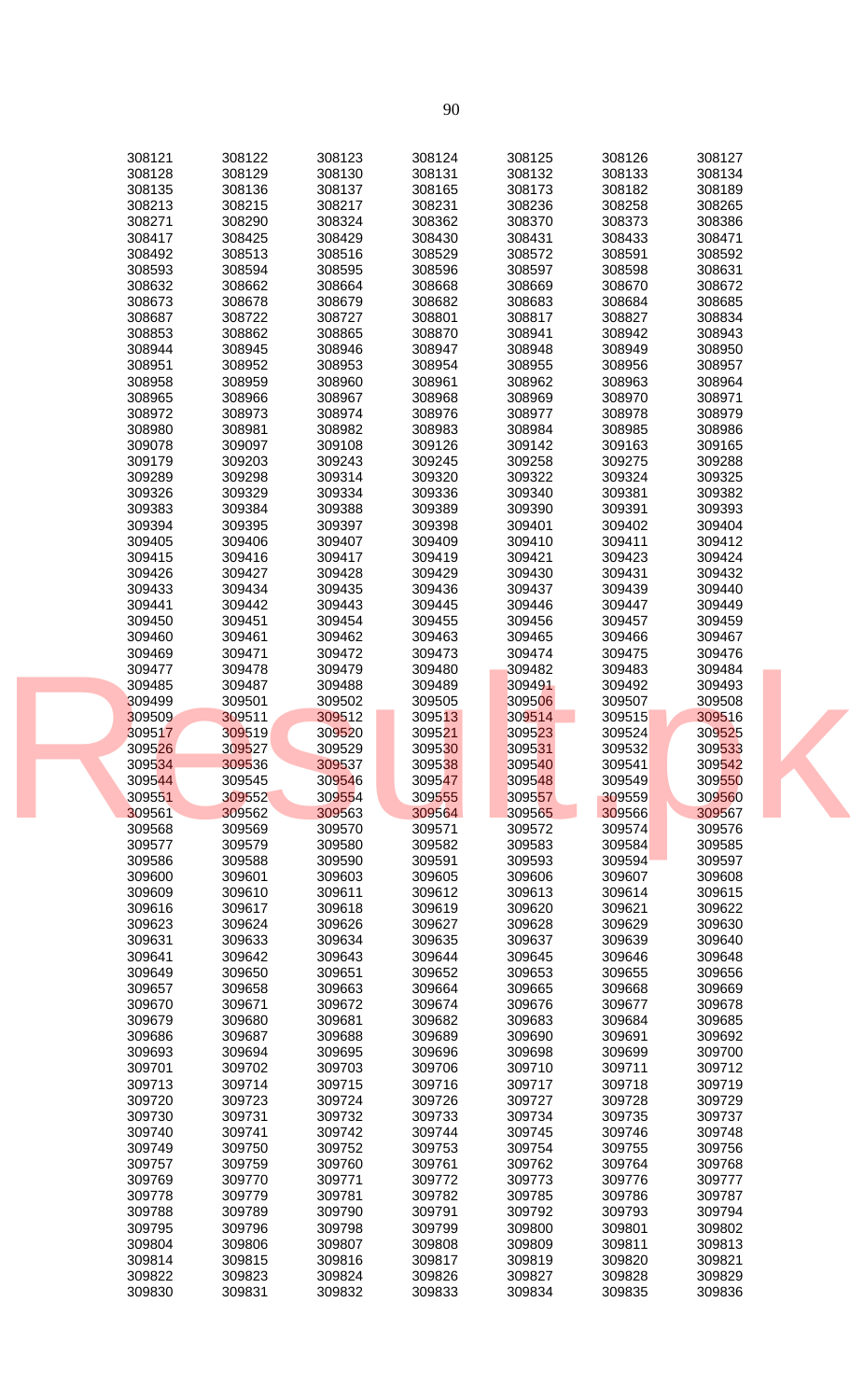